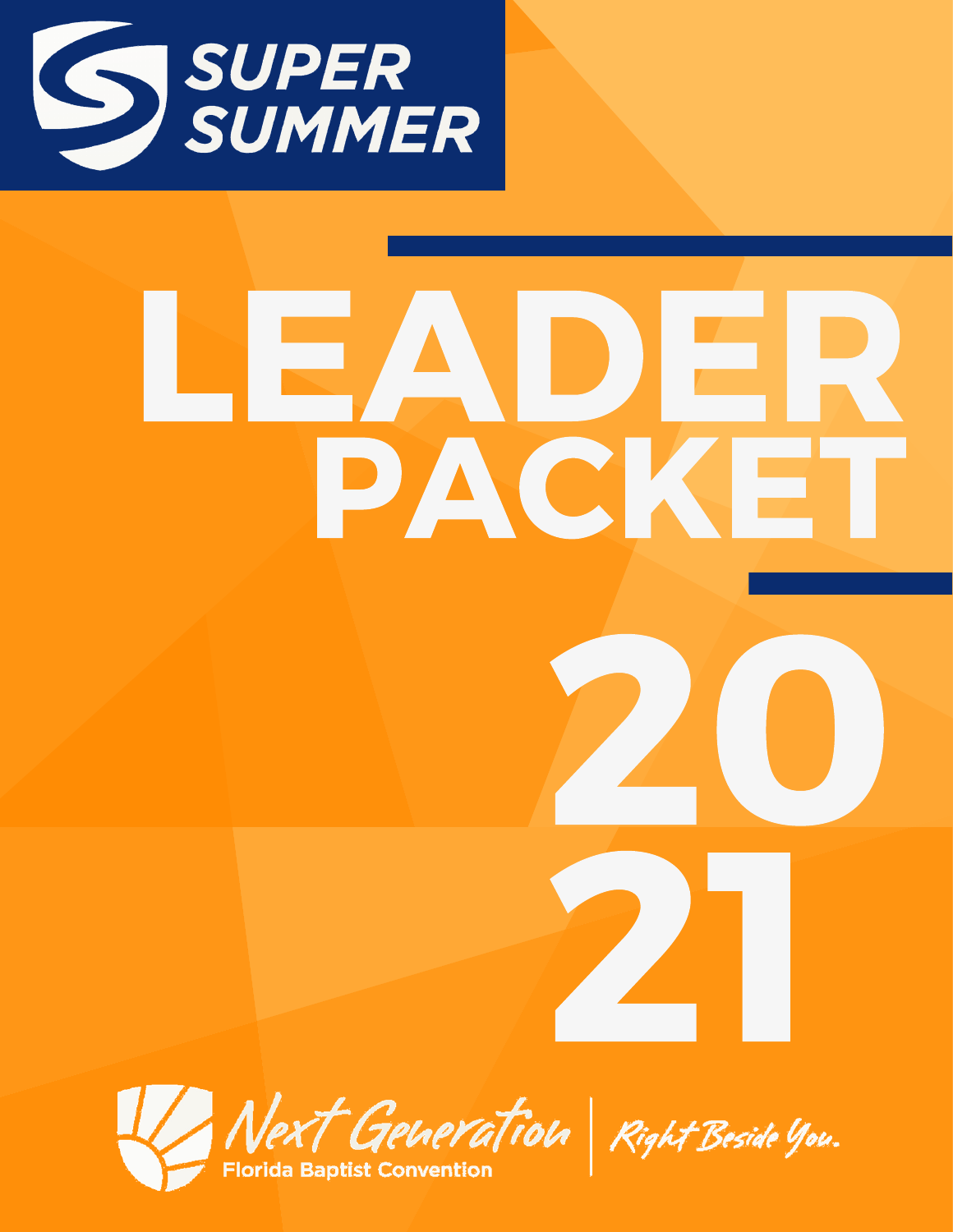## Table of Contents

## WELCOME:

3. Letter to Leader

## ADULTS:

- 4. Adult Chaperones
- 5. Children At Camp

## BEFORE CAMP:

- 4. Registration
- 5. Transportation Policy
- 5. A Few Simple Rules
- 6. Zoom Group Leader Meeting
- 6. Financial Requirements
- 6. Dates For Registration
- 6. Timeline of Dates
- 7. Forms
- 7. Social Media
- 7. Facility Information
- 7. Mailing Address
- 8. Youth Pastor/Leader Checklist
- 8. Bible Study Overview
- 9. Missions Offering
- 9. Background Check Information

## PARENTS & STUDENTS:

10. What to Bring to Super Summer 10. Dress Code

## AT CAMP:

- 11. Arrival at Super Summer
- 11. Schedule



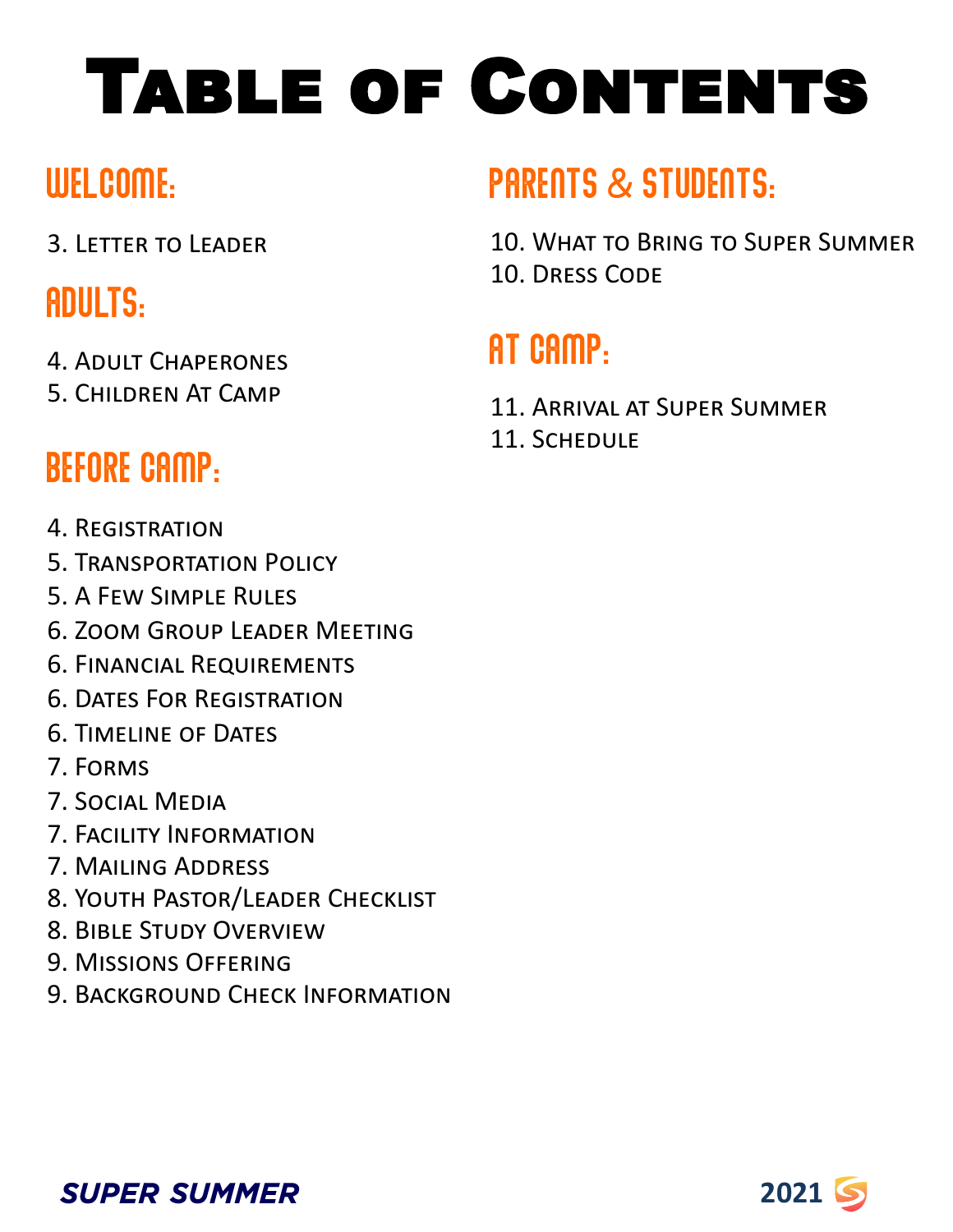

Dear Youth Leader:

We are excited that you will be joining us for Super Summer 2021 the week of July 6-10! Super Summer is a camp designed to serve Florida Baptist Churches as they disciple students. Thank you for allowing us to partner with you. We have a great lineup for camp, from the staff to those leading in worship. We are anticipating a great week!

There are a few things I would like to call your attention to for this year:

- Each church will need to state what background company you are currently using.
- Each church will need their group leader to attend a Zoom meeting (video conference) before camp. The meeting invitations will be sent via email. Please choose one of the following dates:
- o April 1, 2021 @ 10 AM EST
- o April 6, 2021 @ 10 AM EST
- April 13, 2021 @ 5:30 PM EST

**A special note about Covid-19 policies: We continue to monitor and adapt our safety guidelines to the spread of the Covid-19 virus. Working with Lake Yale and Lifeway, we will conduct camp with certain safety measures, which can be found on our website: supersummerflorida.com.**

I am excited for Super Summer 2021! Please let me know if I can serve you in any way!

It is my joy to serve you as you lead the Next Generation.

Nathan Schneider Super Summer Director Next Generation Ministries Lead Catalyst supersummer@flbaptist.org 919-799-0646





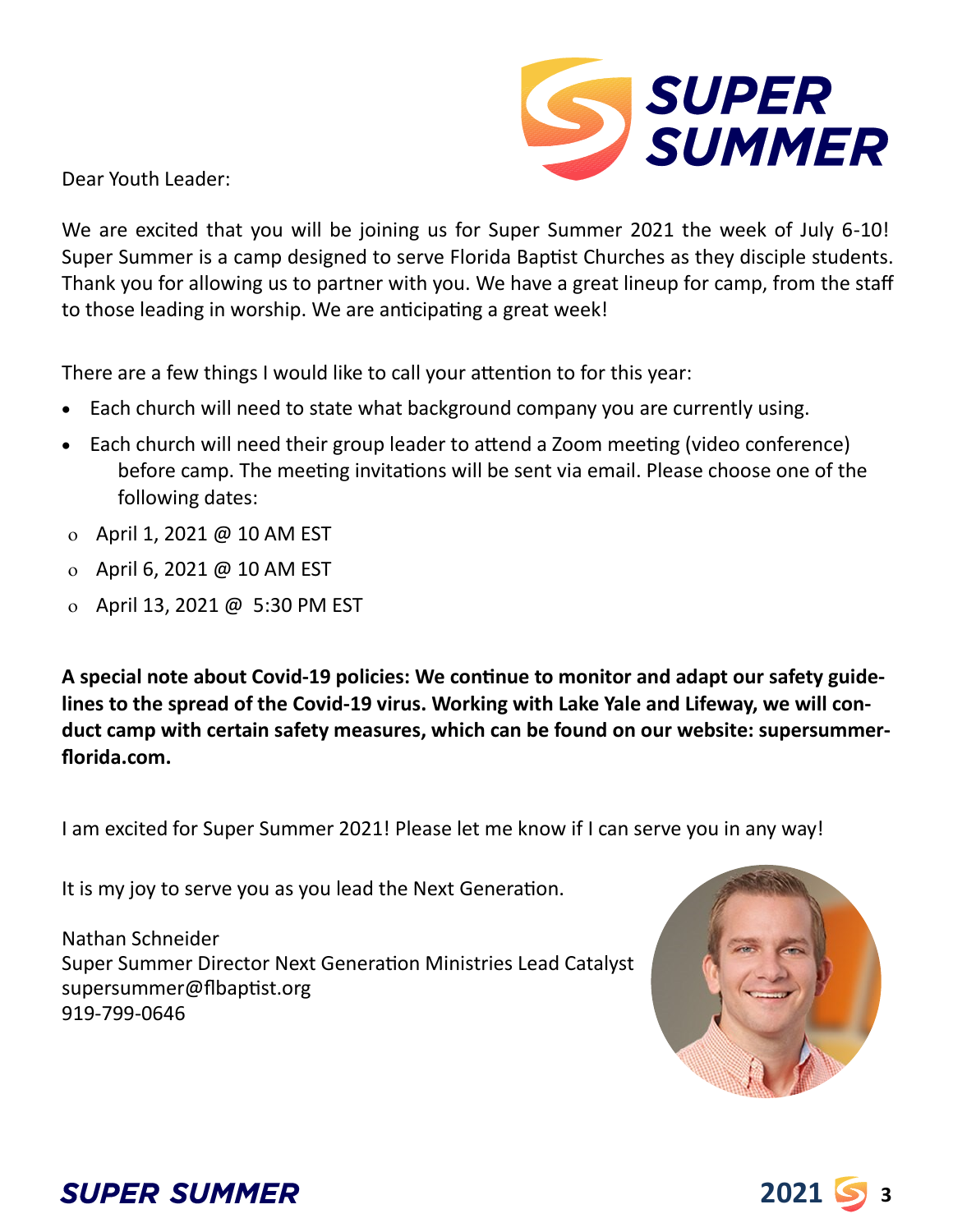## REGISTRATION:



Register Online: supersummerflorida.com

The following information is to answer your questions about the registration process. If you have any further questions, do not hesitate to call Nathan Schneider at 919-799-0646 or his ministry assistant, Jessica Beike at 813-493-9610. Space is limited, so get your church registration form and deposits in to the Super Summer Office as soon as possible.

#### ADULTS:

Each Youth Pastor or Youth Leader retains full responsibility for the oversight and supervision of the students (and adult chaperones) they bring to Super Summer.

#### **Qualifications & Responsibilities:**

In order to provide the best atmosphere and supervision, each church sending students, **must** provide Adult Leaders: **(1) Adult Leaders for every five (5) students.** So, for every 5 males, you send 1 male adult and for every 5 females, you send 1 female adult. Due to safety and liability concerns, we will not allow students to be without adult supervision in housing areas.

- Adult chaperones serve as encouragers, friends, and housing supervisors.
- Must be 19 years old and someone who has been out of high school for at least one year.
- During the week, Adult Chaperones are responsible for supervising and ministering to students from their church group during unprogrammed times, the dress code (check your students at breakfast) and behavior of your students.
- **From a general standpoint, the people you bring should be above reproach, walking with God, of good moral character, model appropriate behavior and dress code. Additionally, every adult chaperone must pass background checks.**

*(as explained further in the "Background Check Statement of Compliance" included in this packet)***.** 

#### **What Adults Do at Super Summer:**

At Super Summer, you can relax and let us take care of the details. Your students will experience small group Bible study and team-building recreation led by staffers. In the meantime, you and your adults have the chance to refresh and fellowship with leaders from other churches through Bible study and recreation. Breakouts give everyone the opportunity to participate in a favorite activity or to learn something new. You are free to take photos of your students, participate with your students, or spend this time studying or resting. In the evening, your group will experience worship, spend time together during church group time, and have fun during fellowships. Every part of the day is planned and executed by our staff so you can focus on building relationships with your students.



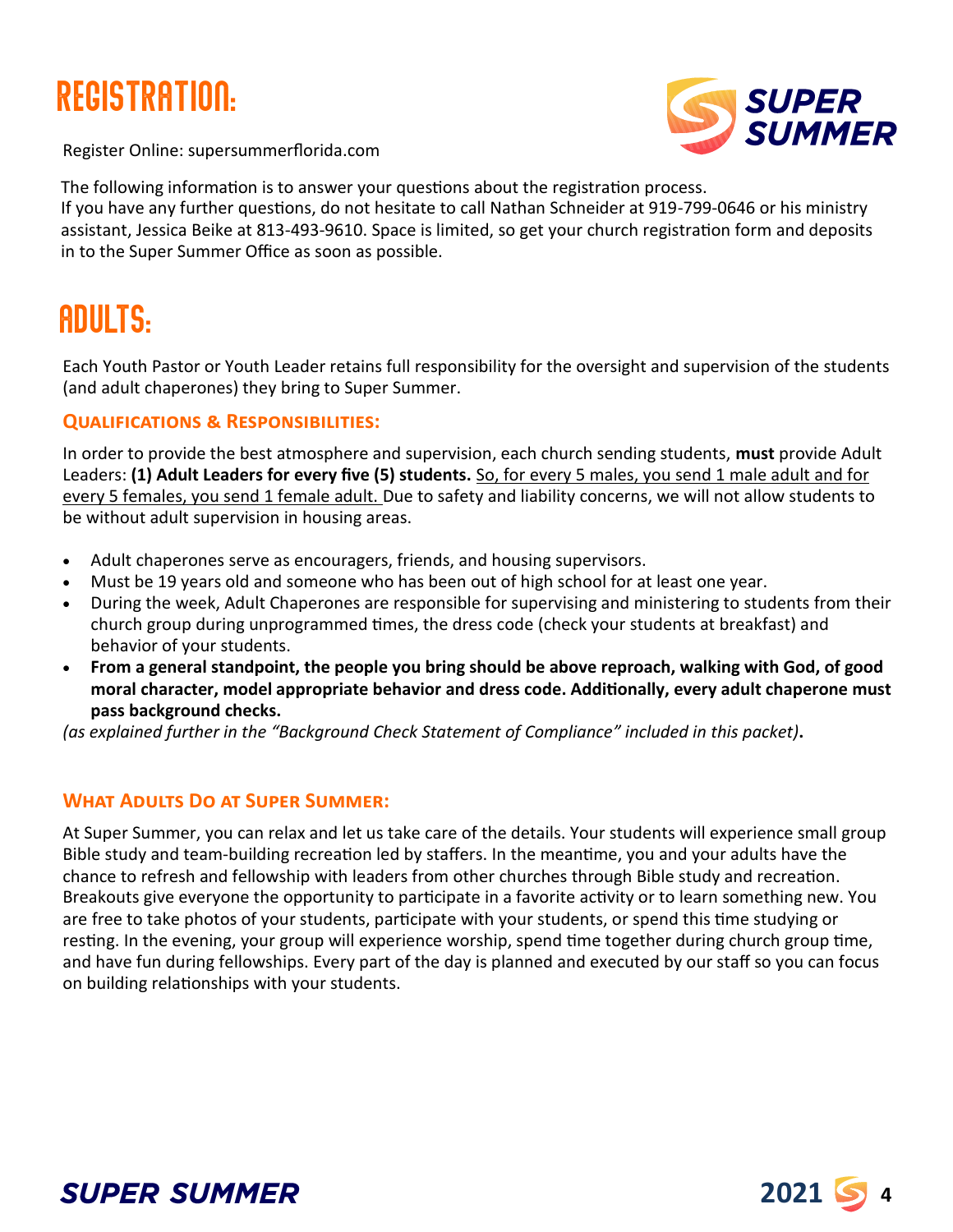#### CHILDREN AT CAMP:

Super Summer is for students having completed 6th grade through 12th grade. Bible studies, breakout times, recreation and other programming elements are built around the developmental needs of students in these age groups. Children, primarily older children who have completed 4th or 5th grade who are a part of your church's children's ministry, should not attend Super Summer for this reason. We encourage parents to make other arrangements for younger children during Super Summer. Parents bringing their children to camp must complete the Sponsor's Children at Camp form and email it to the camp email address. While at camp, abide by the guidelines below:

- Supervise your child at all times or have someone from your church supervise your child when you cannot;
- Not allow your child to participate in any camp activities;
- Follow the rules of the camp director in reference to what my child can or cannot do if they are age 6 or older, including but not limited to – only attending certain breakouts;
- Pay for my child if he/she will be on campus;
- Not let your child distract others from camp experiences (i.e. worship services);
- Provide a Super Summer Release Form for your child, no matter what their age.

• If your child is older than 6 years, he/she must stay in a dorm with boys, if the child is a boy and girls, if the child is a girl.

#### TRANSPORTATION POLICY:

If your group is being transported on a charter bus or other vehicle that does not stay at camp with you, take into consideration the following:

• Be prepared to have your transportation to stay onsite during registration/check-in process until your group has completed the registration process at camp.

• You must have transportation available to transport a student who needs medical attention and is required to go to the hospital.

• In the event of a natural disaster requiring evacuation, you must be prepared to move your group as directed.

#### A FEW SIMPLE RULES:

- 1. All students must attend the entire week of activities.
- 2. Barring extraordinary circumstances (e.g., a medical emergency or disciplinary action), students will not be allowed to leave the campus for any reason during the week of camp. Should an emergency arise where a student must leave, he or she must be accompanied by one or more members of the Super Summer staff. The only exceptions to this policy are if a student is sent home for disciplinary reasons, or if a parent retrieves a student in-person.
- 3. Absolutely no fireworks, firearms, knives, or any other kind of weapon, alcohol, drugs, or any form of tobacco are NOT allowed. Any student found possessing such items will be sent home immediately, at the parent's expense.
- 4. Students should come with teachable spirits, willing hearts, and smiles on their faces.
- 5. Every church must have an **ON CAMPUS Contact Person** in case of a student emergency from their church.

**2021 <sup>5</sup>**

6. Students will be responsible to account for all lost or misplaced keys (\$10) upon checkout on Friday.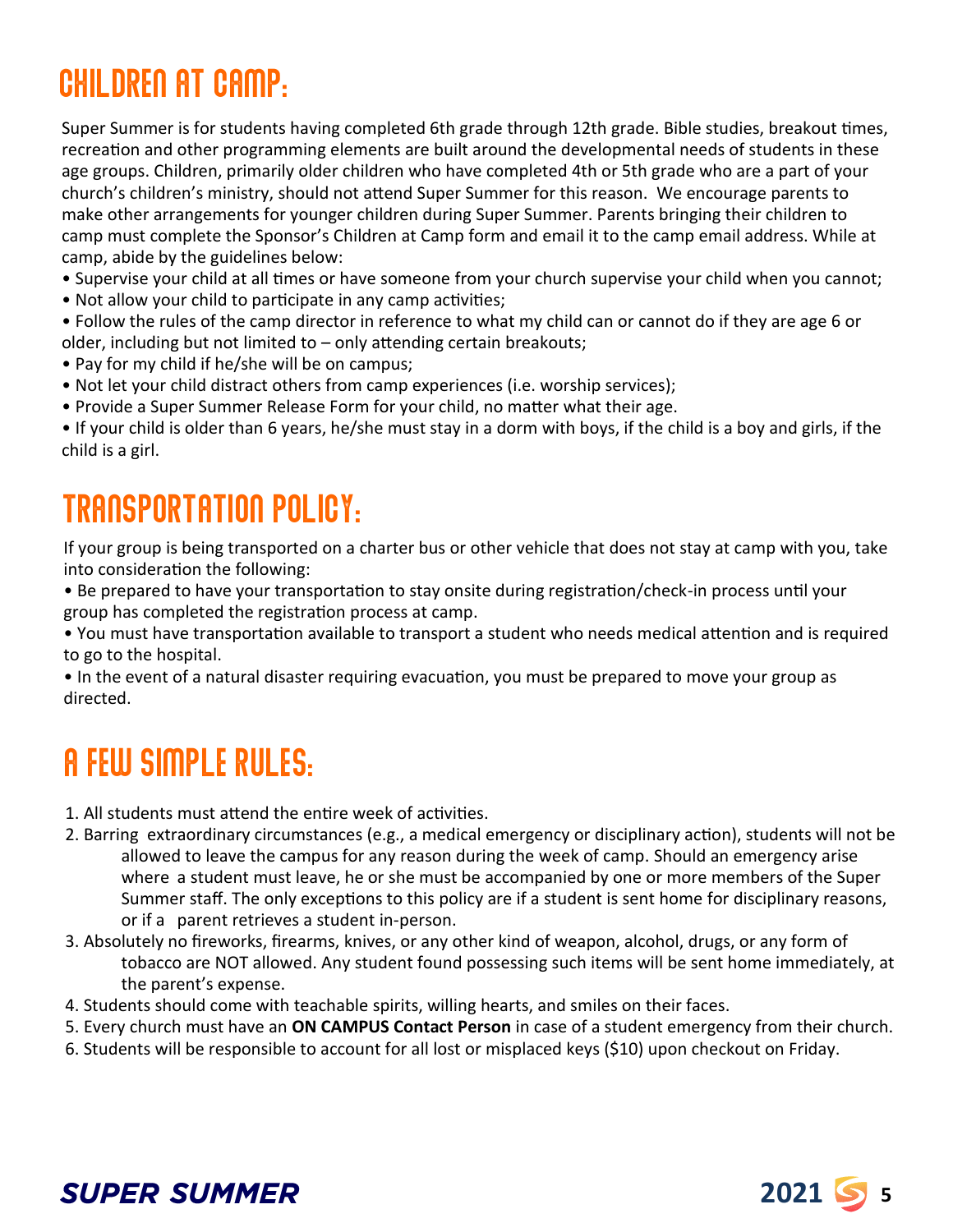#### Zoom Group Leader Meeting:

At least one group leader is required to "attend" one of the Zoom Group Leader Meetings. In this conference call meeting information will be given to the Group Leader about Super Summer 2021.

Plan to attend one of the following Group Leader Meetings via the computer:

#### **April 1, 2021 @ 10:00 AM EST OR April 6, 2021 @ 10:00 AM EST OR April 13, 2021 @ 5:30 PM EST**

#### FINANCIAL REQUIREMENTS:

The registration fee includes lodging, meals, materials, program costs, and complete use of the Lake Yale facilities. Students should plan to bring extra spending money for Super Summer items. band merchandise, soft drinks, snacks, souvenirs, etc.

The fees for Super Summer are as follows:

**\$350 per Camper in Cabins \$380 per Camper in Hotels**

#### **Refund Policy:**

#### Deposits are non-refundable at any time.

When cancellations occur, the lost (non-refundable) deposits cannot be applied toward balance due. No refunds will be refunded after July 1, 2021.

#### DATES FOR REGISTRATION:

Registration for all churches opens October 2020.

Before February 1: You may reserve your spot anytime with no deposit due until February 1. Feb 1, 2021— A non-refundable, \$50 per person deposit is required for each reservation to be paid on or before February 1. If you have already registered, you are required to pay a non-refundable, \$50 deposit per person to hold your reservation

Any new or additional reservations made after February 1 will require an immediate non-refundable, \$50 deposit per person. ALL deposits are non-refundable and cannot be applied toward balance due. May 3, 2021- Cancellation Deadline: All cancellations made after May 3 will incur an additional \$50 fee for each person dropped. When cancellations occur, deposits cannot be applied toward balance due. Final balance must be received 14 days before your arrival at Super Summer.

#### TIMELINE OF DATES:

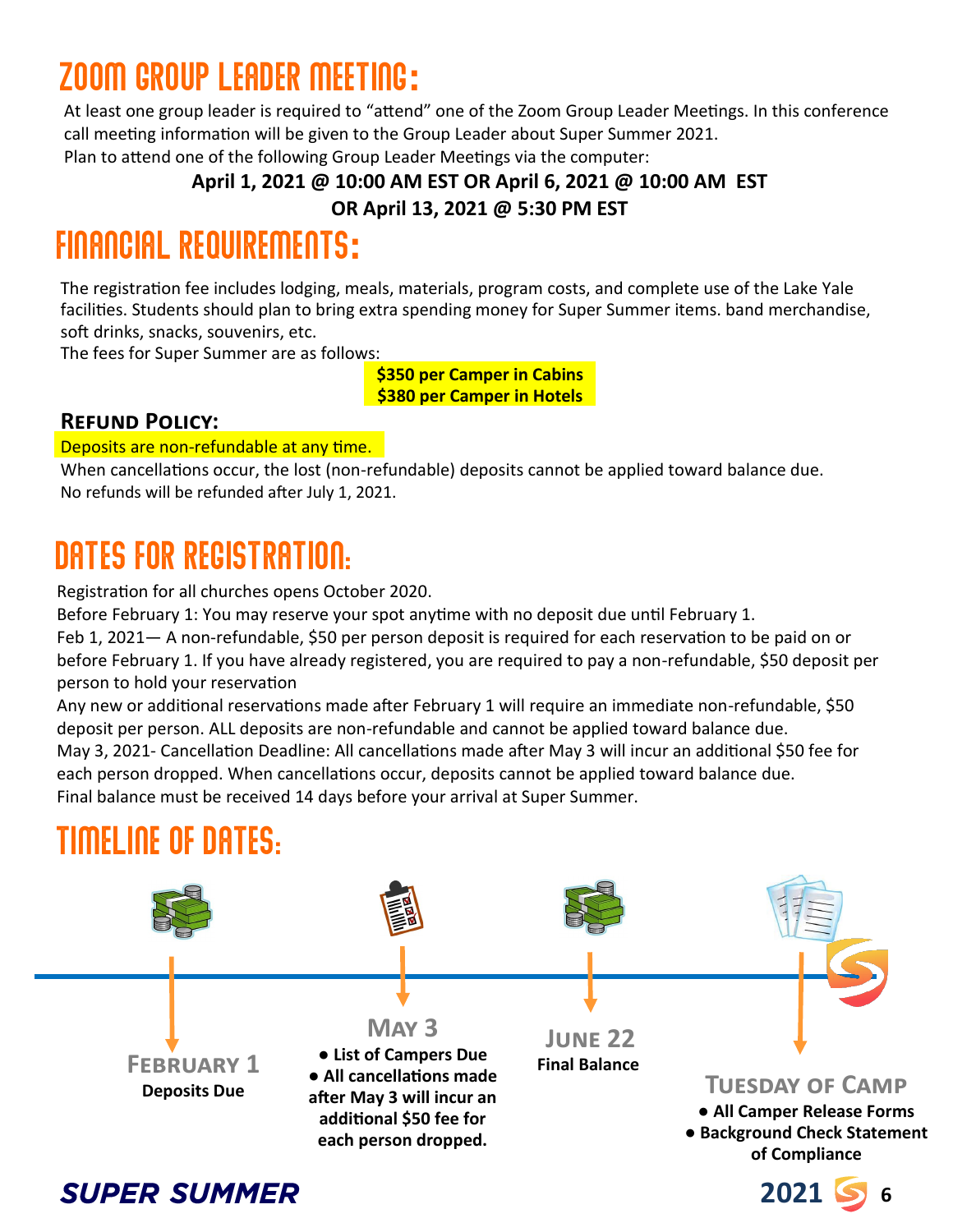#### FORMS:

To ensure the quickest registration process for you and your students, please arrive at camp with the following information and forms already completed. All forms can be found at supersummerflorida.com.

1) **Adult Background Check Statement Of Compliance:** Every adult sponsor at camp must have a background check. This form ensures that your adult sponsors have been properly screened. 2) **Student Background Check Statement of Compliance (only if applicable):** Every student 18 years or older must have a background check. This form ensures that your adult aged students have been properly screened.

3) **Group Leader Acknowledgment:** This form confirms that you agree to our camp policies.

4) **Sponsor's Children at Camp (only if applicable):** This signed form states that you will abide by the guidelines of bringing children to camp who have not completed 6th grade or higher.

5) **Two Super Summer Release Forms:** One notarized original and one copy with photocopies of insurance cards attached for each camper and adult. Please bring them separated into two sets in alphabetical order by first name. The set of notarized originals will be turned in upon arrival to Super Summer Camp and the other set of copies is to be kept with the group leader at all times. Note: If a student does not have insurance, please note this on the form.

#### SOCIAL MEDIA:



@supersummerfl

#### FACILITY INFO:

Lake Yale Baptist Conference Center Physical Address (For directions): 39034 County Rd 452, Leesburg, FL 34788 Housing:

North and South Camp: can hold up to 260 guests in bunk-style dorms.

Each lakeside camp has 8 dorm buildings with 12 bunk beds and 2 counselor's rooms.

Hotel Style: Our rooms consist of either one king bed or one full and one twin bed.

All rooms include private bathrooms.

Handicap-accessible rooms are available with walk-in showers.

NOTE: Super Summer office will notify group leaders before camp of their specific room assignments and linen needs.

#### MAILING ADDRESS:

For cards / letters/packages: Lake Yale Baptist Conference Center Attn: Super Summer Camps (please write church and camper names on all mail) 39034 County Rd 452, Leesburg, FL 34788

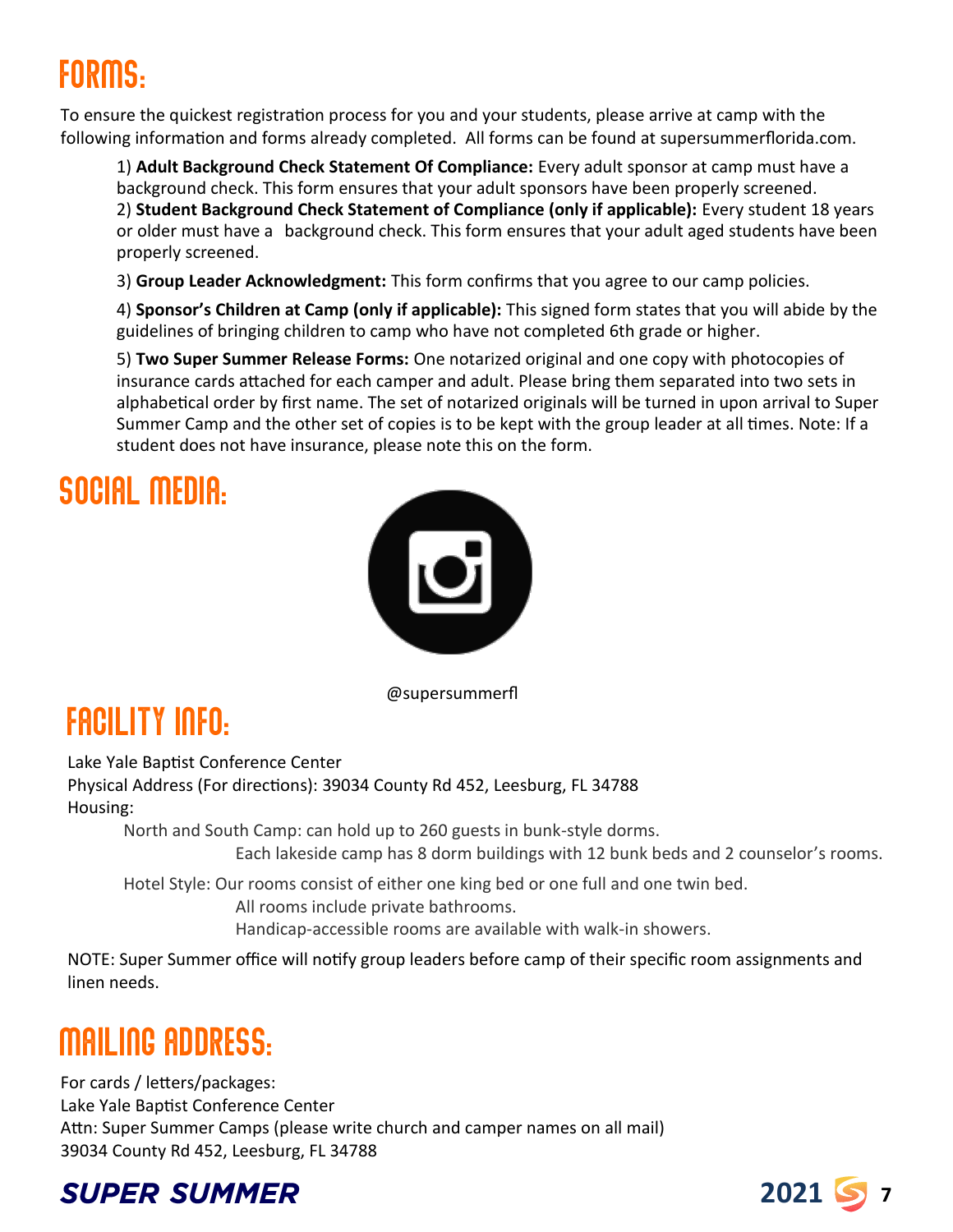### YOUTH PASTOR/YOUTH LEADER CHECKLIST:

- I have read and will adhere to Super Summer policies and procedures provided in this packet.
- **\_\_\_\_\_** Registered Online
- \_\_\_\_\_ Group Leader Acknowledge Form
- \_\_\_\_\_ Attended One of the Group Leader Zoom Meetings
- **\_\_\_\_\_\_** Participation List is Complete by May 3
- \_\_\_\_\_ Final balance Payment submitted by June 22
- \_\_\_\_\_ Adult Background Check Statement of Compliance completed and turned in Tuesday of camp
- **\_\_\_\_\_** Student Background Check Statement of Compliance completed and turned in Tuesday of camp
- Registration & Release Forms completed & notarized and turned in Tuesday of camp

**Mail Checks to: Super Summer Florida 6850 Belfort Oaks Place Jacksonville, FL 32216**

**EMAIL: Group Leader Acknowledge Form to: jbeike@flbaptist.org**

#### BIBLE STUDY OVERVIEW:

Super Summer has teamed up with LifeWay for the Bible Study Material.

#### 2021 THEME OVERVIEW:

The relationship between God and man was broken by our sin but has been restored through Christ. Because of this, we can draw near to God, enjoy fellowship and relationship with Him and experience His ultimate peace and rest. In our culture, we have so many things grabbing our attention such as our phones, devices, social media and social expectations. Along with the pressures of school and other activities, we often find ourselves overwhelmed, drained and feeling empty. Join us as we discover how to dwell with God, rest in His presence, push past distractions and focus on His peace. Spending time with the Lord changes everything!

DAY 1: REFUGE In the middle of difficult and overwhelming times, we can trust God to carry us through even the darkest of days and to guide our future. He is our Refuge.

DAY 2: WITH US Living in a broken world, we often find ourselves searching for community and peace. We can rest knowing that God is with us always, even in the midst of the chaos. He is for us and with us.

DAY 3: FAITHFUL Personal circumstances never exceed God's power and faithfulness. Remembering how God has provided in the past gives courage for the future. He is faithful.

DAY 4: REST Stop running around looking for all the ways to find your purpose. Be still and seek Him. He is our rest.

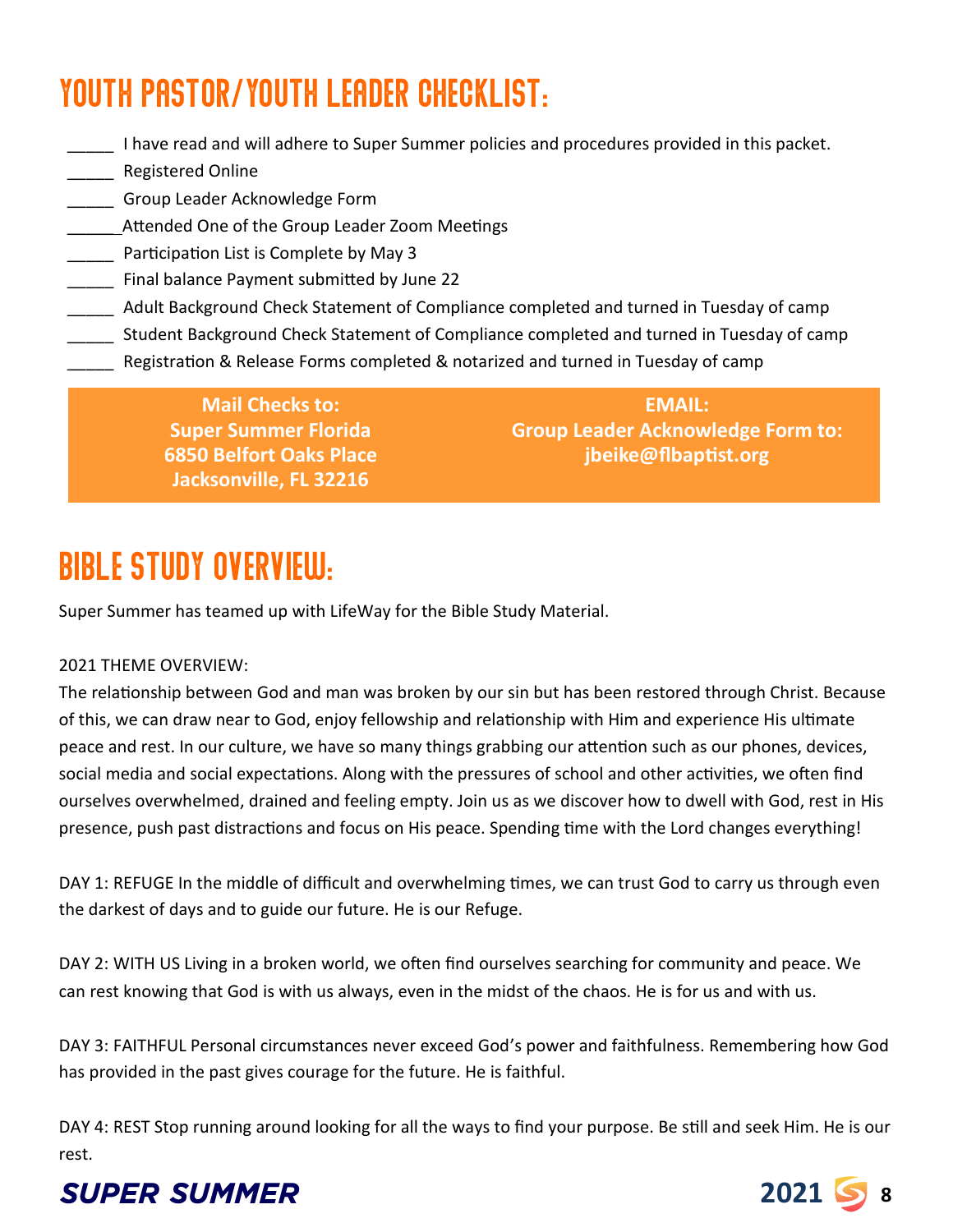#### MISSIONS OFFERING:

Every summer at Super Summer, we collect a missions offering during the Wednesday evening worship service. As we get close to camp, we will announce where we will send the missions offering from Super Summer 2021.

#### BACKGROUND CHECK INFORMATION:

#### Dear Group Leader:

Background Checks are an important necessity for Super Summer Florida.

*It is your responsibility to complete background checks on all participating adults and students 18 years or older from your church.* You may utilize any reputable background check resource you wish; provided however, the check results include state and federal criminal histories as well as any civil infractions involving abuse or neglect of minors. If you do not have—or cannot find—a suitable vendor for such checks, you may utilize the vendor used by the Convention, *Protect My Ministry ("PMM")*.

If you have a current background check on file with your church ("current" means the check results are no older than 12 months at the time of camp), and such check meets the standard of care set forth above, then it will be acceptable.

Thank you for your cooperation and your commitment to creating a safe environment for our students.

After you have finalized all of your background checks, please complete and sign the enclosed confirmation form and bring it with you to camp. You will turn it in during registration. You do not need to bring a hard copy of the reports with you to Super Summer Florida.

Thank you for your assistance! Super Summer Leadership Team

\* Standard of Care – what is described as prudent practice in a given area; Florida law does not codify what the Standard of Care is when it comes to background checks and screening. The only guidance we have is what has been ruled upon in courts of law and even then it is necessary to compare our practices with current practices. (Includes: SSN Verification, Address History, National Criminal Database Search, National Sex Offender Registry Search, & County or Statewide Criminal Search.)

**2021 <sup>9</sup>**

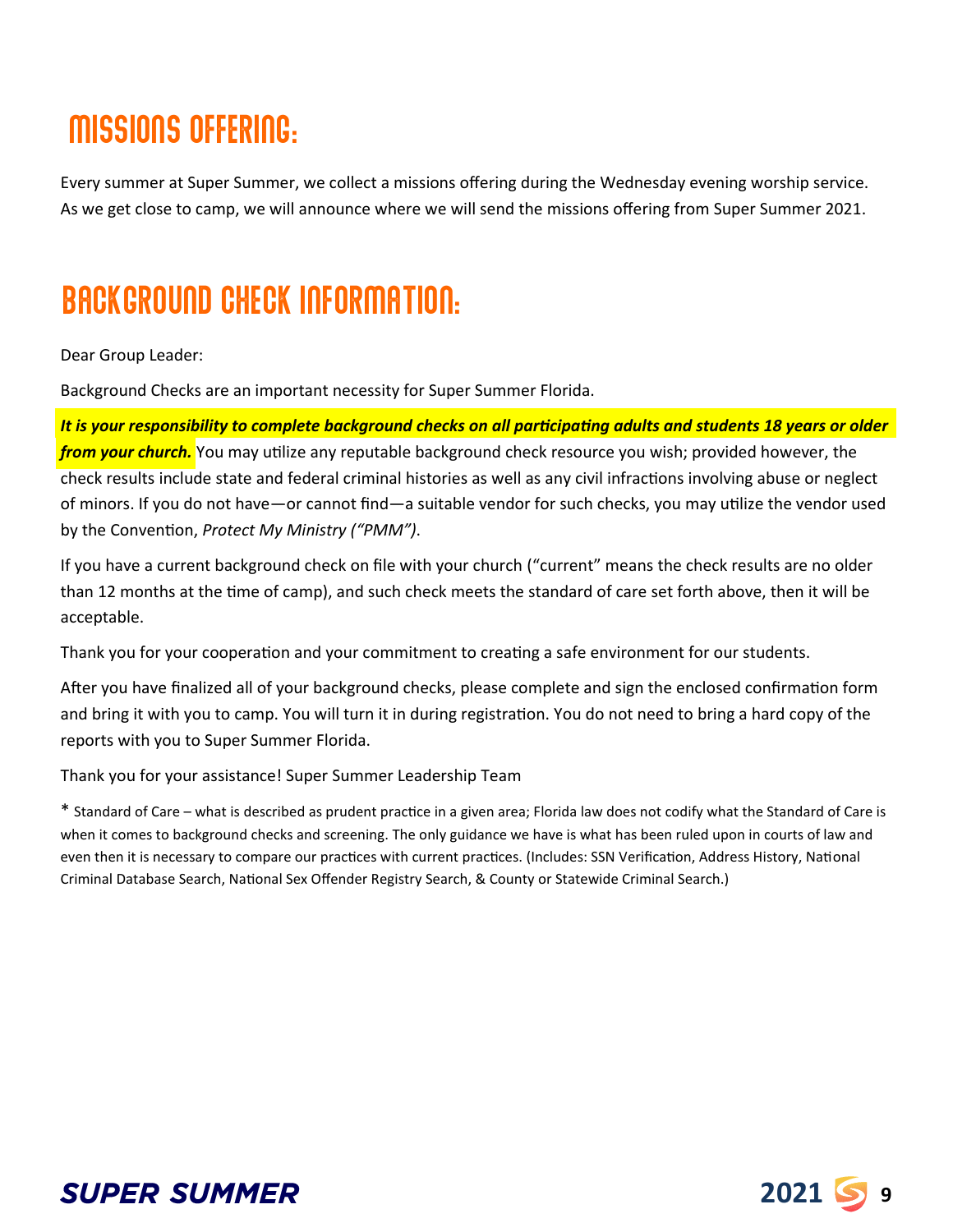#### WHAT TO BRING TO SUPER SUMMER:

Here are some suggestions on what your camper needs to bring to camp. Be sure your student's name is marked clearly on all their luggage and all their belongings.

- Towels (needed for showers & pool)
	- Toiletries (shampoo, toothpaste, toothpaste, deodorant, etc..)
- $\Box$  Refillable water bottle
- $\Box$  Summer clothing (see dress code)
	- □ modest swim suit
	- $\Box$  a set of clothes to get messy in
- Closed-toe, closed healed shoes Open toe shoes **CANNOT** be worn to recreation or breakouts.
- Bible/Pen/Pencil/Journal/Notebook (A small bookbag is helpful to carry these items around the campus.)  $\vert \ \vert$  Sun protection
- $\Box$  Spending money for drinks, snacks, missions offering, etc.
- $\Box$  Bedding & Pillow (If staying in the cabins.)

## WHAT NOT TO BRING TO SUPER SUMMER:

- Alcohol, tobacco, e-cigarettes, illegal drugs, fireworks, water guns, or any kind of weapon
- We recommend no iPads, iPods, playstation portables or other gaming devices, roller blades or skateboards. If students do bring cell phones or other electronics, they are not to be out and in use during programming elements: morning celebration, Bible study, worship, night life, recreation and track times / ministry tracks.
- Items that may be used for pranks such as water balloons, shaving cream, silly string, etc. Pranks are not allowed at camp. Your church will be charged for any damages or issues related to clean up.

#### DRESS CODE:

Students must dress appropriately and with Christian modesty in mind. Dress codes will be enforced by the student's individual chaperones.

Students are NOT to pack anything that:

- Advertises alcohol, tobacco, or illegal drugs;
- Explicitly or implicitly promotes racism, sexism, or hatred of any group or person;
- Explicitly or implicitly refers to sexual actions or situations;
- Has spaghetti/small straps, open back or exposes midriff, except for sleepwear;
- Is excessively short or tight fitting.

While at camp, we ask that students:

- Wear modest shorts (when hands are extended to the back or the front, finger tips must touch fabric).
- Sleeveless shirts and tank tops are now allowed during day-time activities. Shirts with spaghetti straps, open backs or excessive armpit cutouts which expose torso and undergarments are NOT allowed.
- Wear closed-toe and closed-heel shoes while at recreation, breakout times and during Mega Relay.
- Wear modest, one-piece bathing suits or two-piece suits covered with a dark colored t-shirt, if participating in water activities.
- Wear modest shorts, pants, jeans, or dresses for worship. Dresses with spaghetti or small straps, open backs, and excessively short lengths are unacceptable (when hands are extended to the back or the front, finger tips must touch fabric). Modest sleeveless tops are allowed in worship.
- Do not dress in a way that calls attention to underwear (sagging your pants, rolling down your waistbands, etc.) or wear pants or shorts with lettering on the bottom.
- Shirts worn with yoga pants/leggings must be long enough to extend past bottom.